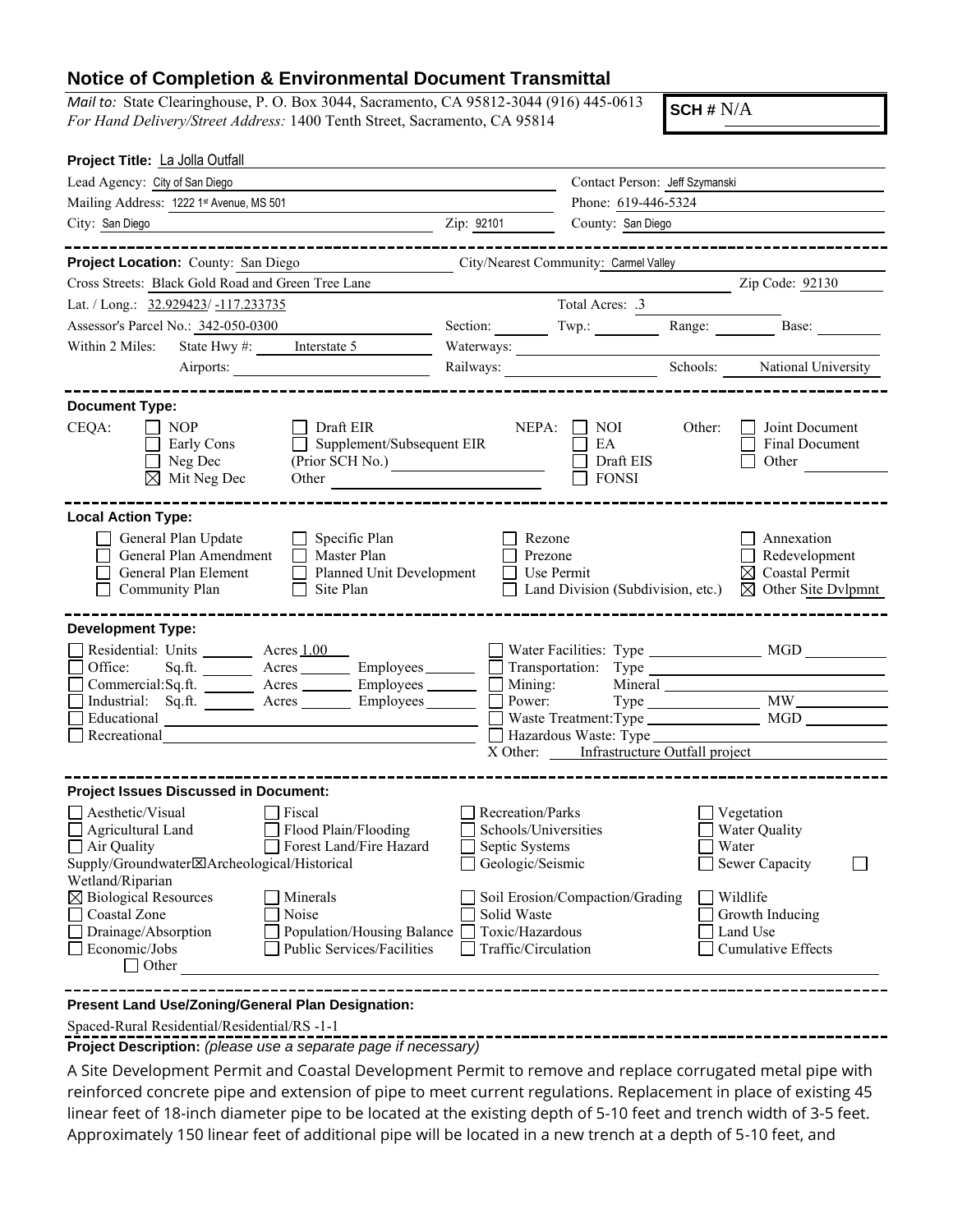lengths of 6-10 feet. In addition, an easement would be obtained for the new segment of storm drain. New storm drain cleanouts and headwalls will be installed at the same depth of the pipe. Staging will occur within the project footprint and paved right of way. The project impact area that includes permanent impacts, and a temporary construction corridor of approximately 26-feet wide for a total of approximately 5,000 square feet of project impact areas would be revegetated with appropriate native plants post construction for erosion control purposes

Lead Agencies may recommend State Clearinghouse distribution by marking agencies below with and "**X**".

## **Reviewing Agencies Checklist**

| Air Resources Board                                         | Office of Emergency Services                                                                                                                                                                                                   |  |
|-------------------------------------------------------------|--------------------------------------------------------------------------------------------------------------------------------------------------------------------------------------------------------------------------------|--|
| Boating & Waterways, Department of                          | Office of Historic Preservation                                                                                                                                                                                                |  |
| California Highway Patrol                                   | Office of Public School Construction                                                                                                                                                                                           |  |
| CalFire                                                     | Parks & Recreation                                                                                                                                                                                                             |  |
| Caltrans District #                                         | Pesticide Regulation, Department of                                                                                                                                                                                            |  |
| Caltrans Division of Aeronautics                            | Public Utilities Commission                                                                                                                                                                                                    |  |
| Caltrans Planning (Headquarters)                            |                                                                                                                                                                                                                                |  |
| Central Valley Flood Protection Board                       | Resources Agency                                                                                                                                                                                                               |  |
| Coachella Valley Mountains Conservancy                      | S.F. Bay Conservation & Development Commission                                                                                                                                                                                 |  |
| <b>Coastal Commission</b>                                   | San Gabriel & Lower L.A. Rivers and Mtns Conservancy                                                                                                                                                                           |  |
| Colorado River Board                                        | San Joaquin River Conservancy                                                                                                                                                                                                  |  |
| Conservation, Department of                                 | Santa Monica Mountains Conservancy                                                                                                                                                                                             |  |
| Corrections, Department of                                  | <b>State Lands Commission</b>                                                                                                                                                                                                  |  |
| Delta Protection Commission                                 | <b>SWRCB: Clean Water Grants</b>                                                                                                                                                                                               |  |
| Education, Department of                                    | SWRCB: Water Quality<br>SWRCB: Water Rights                                                                                                                                                                                    |  |
| <b>Energy Commission</b>                                    |                                                                                                                                                                                                                                |  |
| Fish & Game Region #7                                       | Tahoe Regional Planning Agency                                                                                                                                                                                                 |  |
| Food & Agriculture, Department of                           | Toxic Substances Control, Department of                                                                                                                                                                                        |  |
| General Services, Department of                             | Water Resources, Department of                                                                                                                                                                                                 |  |
| Health Services, Department of                              |                                                                                                                                                                                                                                |  |
| Housing & Community Development                             |                                                                                                                                                                                                                                |  |
| Integrated Waste Management Board                           | Other contracts are all the contracts of the contracts of the contracts of the contracts of the contracts of the contracts of the contracts of the contracts of the contracts of the contracts of the contracts of the contrac |  |
| Native American Heritage Commission                         |                                                                                                                                                                                                                                |  |
|                                                             |                                                                                                                                                                                                                                |  |
| Local Public Review Period (to be filled in by lead agency) |                                                                                                                                                                                                                                |  |
| <b>Starting Date Final Document</b>                         | <b>Ending Date Final Document</b>                                                                                                                                                                                              |  |
| Lead Agency (Complete if applicable):                       |                                                                                                                                                                                                                                |  |
|                                                             | Applicant:                                                                                                                                                                                                                     |  |
|                                                             |                                                                                                                                                                                                                                |  |
|                                                             |                                                                                                                                                                                                                                |  |
| Contact: Phone:                                             |                                                                                                                                                                                                                                |  |
|                                                             |                                                                                                                                                                                                                                |  |